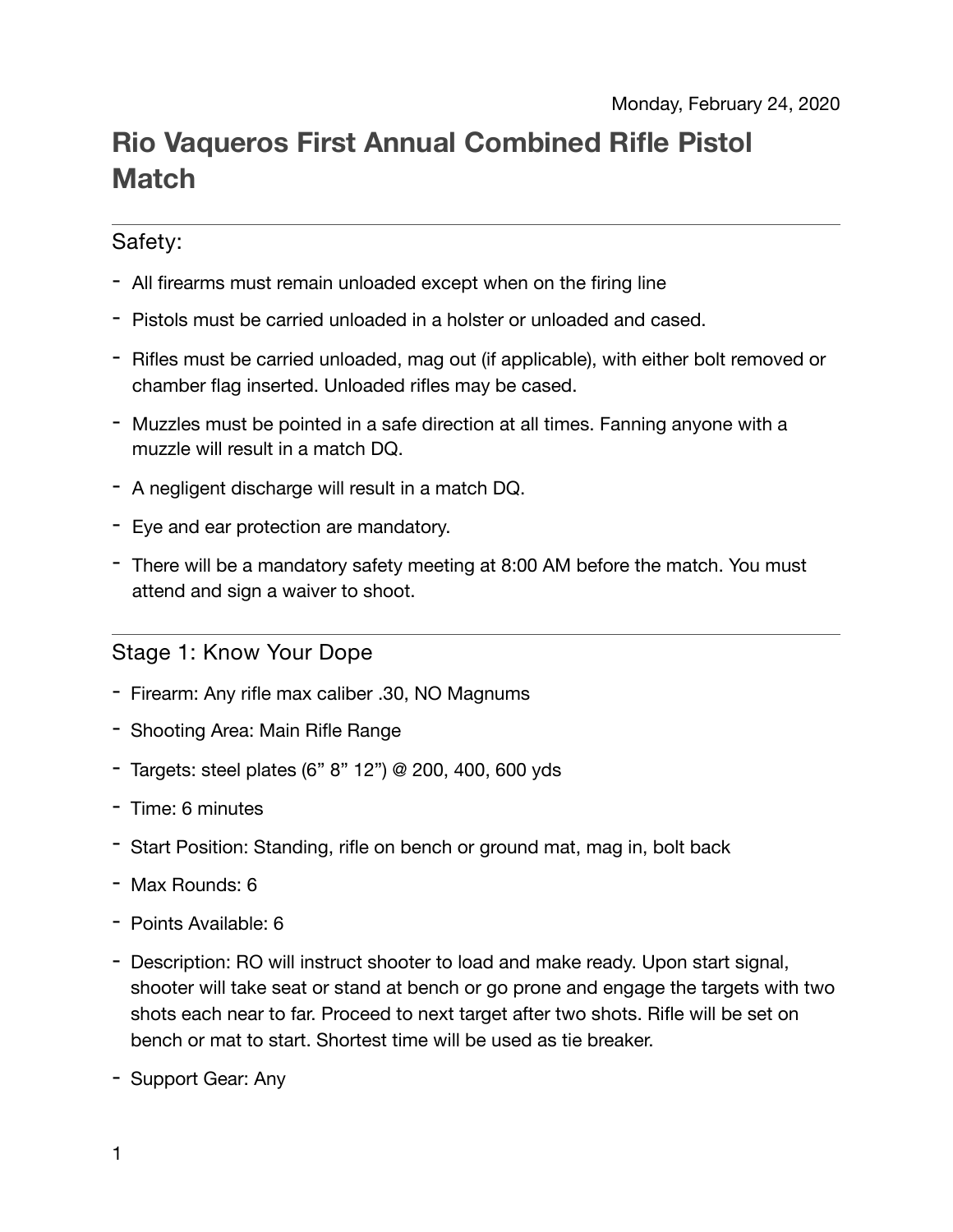#### Stage 2: Barricade This

- Firearm: Any rifle max caliber .30 NO Magnums
- Shooting Area: Pit immediately west of main rifle range
- Targets: Four steel targets at various distances from 100-200 yds
- Time: 3 minutes
- Start Position: Standing, rifle at port arms, mag in, bolt back
- Max Rounds: 8
- Points available: 8
- Description: RO will instruct shooter to load and make ready. Upon start signal, shooter will take any position on barricade except prone and engage targets left to right with two rounds each. Shortest time will be used as tie breaker. Support Gear: Any

#### Stage 3: Plate Popper Pepper Rack

- Firearm: Any pistol/revolver max caliber .45
- Shooting Area: Main Pistol pit
- Targets: Six 8" round plate rack and 6 steel poppers from 10-20 yds
- Time: unlimited
- Start Position: Standing at table, pistol unloaded on table or in holster. Mags on table or in mag holders
- Max Rounds: Unlimited (12 minimum)
- Scoring: Lowest time wins. 5 second penalty per missed target
- Description: RO will instruct shooter to load and make ready. Upon start signal shooter will engage all targets in any order. Targets must be knocked down. Shooter must make one mandatory reload somewhere during the course of fire. If using the same mag for reload, shooter must touch the mag to his/her hip before replacing it in the pistol.